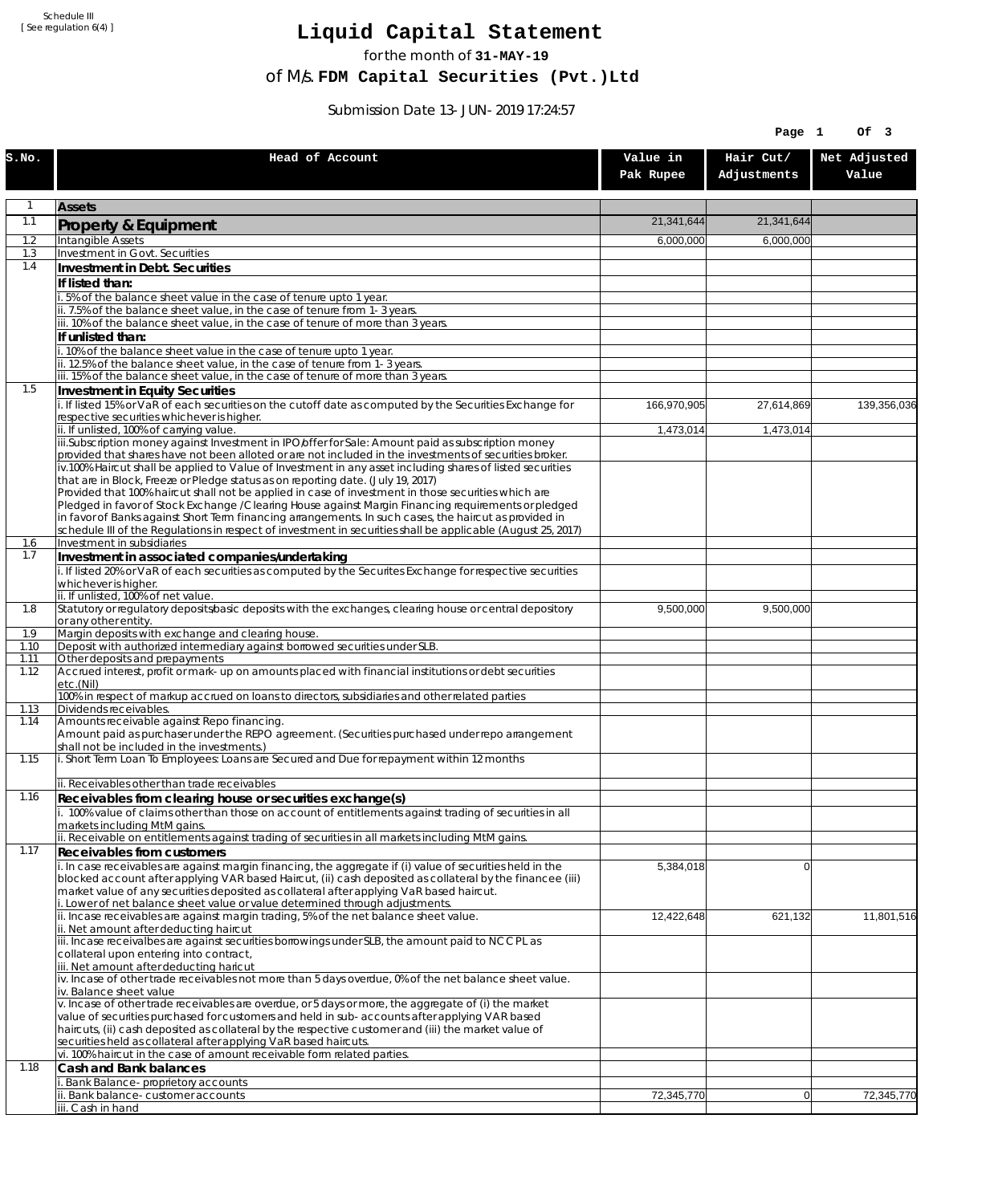Schedule III [ See regulation 6(4) ]

## **Liquid Capital Statement**

for the month of **31-MAY-19**

of M/s. **FDM Capital Securities (Pvt.)Ltd**

Submission Date 13-JUN-2019 17:24:57

|            |                                                                                                                                                                                                                                                                                                                                                                                                                                                                                                                                                                                                                                                                                                                             |                       | Page 2                   | Of 3                  |
|------------|-----------------------------------------------------------------------------------------------------------------------------------------------------------------------------------------------------------------------------------------------------------------------------------------------------------------------------------------------------------------------------------------------------------------------------------------------------------------------------------------------------------------------------------------------------------------------------------------------------------------------------------------------------------------------------------------------------------------------------|-----------------------|--------------------------|-----------------------|
| S.NO.      | Head of Account                                                                                                                                                                                                                                                                                                                                                                                                                                                                                                                                                                                                                                                                                                             | Value in<br>Pak Rupee | Hair Cut/<br>Adjustments | Net Adjusted<br>Value |
| 1.19       | <b>Total Assets</b>                                                                                                                                                                                                                                                                                                                                                                                                                                                                                                                                                                                                                                                                                                         | 295,437,999           | 66,550,659               | 223,503,322           |
| 2          | Liabilities                                                                                                                                                                                                                                                                                                                                                                                                                                                                                                                                                                                                                                                                                                                 |                       |                          |                       |
| 2.1        | Trade Payables                                                                                                                                                                                                                                                                                                                                                                                                                                                                                                                                                                                                                                                                                                              |                       |                          |                       |
|            | Payable to exchanges and clearing house<br>ii. Payable against leveraged market products                                                                                                                                                                                                                                                                                                                                                                                                                                                                                                                                                                                                                                    |                       |                          |                       |
|            | iii. Payable to customers                                                                                                                                                                                                                                                                                                                                                                                                                                                                                                                                                                                                                                                                                                   | 72,246,209            | $\Omega$                 | 72,246,209            |
| 2.2        | <b>Current Liabilities</b>                                                                                                                                                                                                                                                                                                                                                                                                                                                                                                                                                                                                                                                                                                  |                       |                          |                       |
|            | . Statutory and regulatory dues<br>ii. Accruals and other payables                                                                                                                                                                                                                                                                                                                                                                                                                                                                                                                                                                                                                                                          |                       |                          |                       |
|            | iii. Short-term borrowings                                                                                                                                                                                                                                                                                                                                                                                                                                                                                                                                                                                                                                                                                                  | 57,005,857            | $\overline{0}$           | 57,005,857            |
|            | iv. Current portion of subordinated loans                                                                                                                                                                                                                                                                                                                                                                                                                                                                                                                                                                                                                                                                                   |                       |                          |                       |
|            | v. Current portion of long term liabilities<br>vi. Deferred Liabilities                                                                                                                                                                                                                                                                                                                                                                                                                                                                                                                                                                                                                                                     |                       |                          |                       |
|            | vii. Provision for bad debts                                                                                                                                                                                                                                                                                                                                                                                                                                                                                                                                                                                                                                                                                                |                       |                          |                       |
|            | viii. Provision for taxation<br>ix. Other liabilities as per accounting principles and included in the financial statements                                                                                                                                                                                                                                                                                                                                                                                                                                                                                                                                                                                                 |                       |                          |                       |
| 2.3        | Non-Current Liabilities                                                                                                                                                                                                                                                                                                                                                                                                                                                                                                                                                                                                                                                                                                     |                       |                          |                       |
|            | i. Long-Term financing                                                                                                                                                                                                                                                                                                                                                                                                                                                                                                                                                                                                                                                                                                      |                       |                          |                       |
|            | a. Long-Term financing obtained from financial instituion: Long term portion of financing obtained from<br>a financial institution including amount due against finance lease                                                                                                                                                                                                                                                                                                                                                                                                                                                                                                                                               |                       |                          |                       |
|            | b. Other long-term financing<br>ii. Staff retirement benefits                                                                                                                                                                                                                                                                                                                                                                                                                                                                                                                                                                                                                                                               |                       |                          |                       |
|            | iii. Advance against shares for Increase in Capital of Securities broker: 100% haircut may be allowed in                                                                                                                                                                                                                                                                                                                                                                                                                                                                                                                                                                                                                    |                       |                          |                       |
|            | respect of advance against shares if:                                                                                                                                                                                                                                                                                                                                                                                                                                                                                                                                                                                                                                                                                       |                       |                          |                       |
|            | a. The existing authorized share capital allows the proposed enhanced share capital<br>b. Boad of Directors of the company has approved the increase in capital                                                                                                                                                                                                                                                                                                                                                                                                                                                                                                                                                             |                       |                          |                       |
|            | c. Relevant Regulatory approvals have been obtained                                                                                                                                                                                                                                                                                                                                                                                                                                                                                                                                                                                                                                                                         |                       |                          |                       |
|            | d. There is no unreasonable delay in issue of shares against advance and all regulatory requirements<br>relating to the increase in paid up capital have been completed.                                                                                                                                                                                                                                                                                                                                                                                                                                                                                                                                                    |                       |                          |                       |
|            | e. Auditor is satisfied that such advance is against the increase of capital.<br>iv. Other liabilities as per accounting principles and included in the financial statements                                                                                                                                                                                                                                                                                                                                                                                                                                                                                                                                                |                       |                          |                       |
| 2.4        | Subordinated Loans                                                                                                                                                                                                                                                                                                                                                                                                                                                                                                                                                                                                                                                                                                          |                       |                          |                       |
|            | . 100% of Subordinated loans which fulfill the conditions specified by SECP are allowed to be deducted:<br>The Schedule III provides that 100% haircut will be allowed against subordinated Loans which fulfill the<br>conditions specified by SECP. In this regard, following conditions are specified:<br>a. Loan agreement must be executed on stamp paper and must clearly reflect the amount to be repaid<br>after 12 months of reporting period<br>b. No haircut will be allowed against short term portion which is repayable within next 12 months.<br>c. In case of early repayment of loan, adjustment shall be made to the Liquid Capital and revised Liquid<br>Capital statement must be submitted to exchange. |                       |                          |                       |
|            | ii. Subordinated loans which do not fulfill the conditions specified by SECP                                                                                                                                                                                                                                                                                                                                                                                                                                                                                                                                                                                                                                                |                       |                          |                       |
| 2.5        | <b>Total Liabilites</b>                                                                                                                                                                                                                                                                                                                                                                                                                                                                                                                                                                                                                                                                                                     | 129.252.066           | $\Omega$                 | 129,252,066           |
| 3          | Ranking Liabilities Relating to:                                                                                                                                                                                                                                                                                                                                                                                                                                                                                                                                                                                                                                                                                            |                       |                          |                       |
| 3.1        | Concentration in Margin Financing                                                                                                                                                                                                                                                                                                                                                                                                                                                                                                                                                                                                                                                                                           |                       |                          |                       |
|            | The amount calculated client-to- client basis by which any amount receivable from any of the<br>financees exceed 10% of the aggregate of amounts receivable from total financees.                                                                                                                                                                                                                                                                                                                                                                                                                                                                                                                                           |                       |                          |                       |
| 3.2        | Concentration in securites lending and borrowing                                                                                                                                                                                                                                                                                                                                                                                                                                                                                                                                                                                                                                                                            |                       |                          |                       |
|            | The amount by which the aggregate of:                                                                                                                                                                                                                                                                                                                                                                                                                                                                                                                                                                                                                                                                                       |                       |                          |                       |
|            | (i) Amount deposited by the borrower with NCCPL<br>(Ii) Cash margins paid and                                                                                                                                                                                                                                                                                                                                                                                                                                                                                                                                                                                                                                               |                       |                          |                       |
|            | (iii) The market value of securities pledged as margins exceed the 110% of the market value of shares                                                                                                                                                                                                                                                                                                                                                                                                                                                                                                                                                                                                                       |                       |                          |                       |
| 3.3        | borrowed<br>Net underwriting Commitments                                                                                                                                                                                                                                                                                                                                                                                                                                                                                                                                                                                                                                                                                    |                       |                          |                       |
|            | (a) in the case of right issuse : if the market value of securites is less than or equal to the subscription                                                                                                                                                                                                                                                                                                                                                                                                                                                                                                                                                                                                                |                       |                          |                       |
|            | price; the aggregate of:                                                                                                                                                                                                                                                                                                                                                                                                                                                                                                                                                                                                                                                                                                    |                       |                          |                       |
|            | (i) the 50% of Haircut multiplied by the underwriting commitments and<br>(ii) the value by which the underwriting commitments exceeds the market price of the securities.                                                                                                                                                                                                                                                                                                                                                                                                                                                                                                                                                   |                       |                          |                       |
|            | In the case of rights issuse where the market price of securities is greater than the subscription price, 5% of                                                                                                                                                                                                                                                                                                                                                                                                                                                                                                                                                                                                             |                       |                          |                       |
|            | the Haircut multiplied by the net underwriting<br>(b) in any other case : 12.5% of the net underwriting commitments                                                                                                                                                                                                                                                                                                                                                                                                                                                                                                                                                                                                         |                       |                          |                       |
| 3.4        | Negative equity of subsidiary                                                                                                                                                                                                                                                                                                                                                                                                                                                                                                                                                                                                                                                                                               |                       |                          |                       |
|            | The amount by which the total assets of the subsidiary (excluding any amount due from the subsidiary)<br>exceed the total liabilities of the subsidiary                                                                                                                                                                                                                                                                                                                                                                                                                                                                                                                                                                     |                       |                          |                       |
| 3.5        | Foreign exchange agreements and foreign currency positions                                                                                                                                                                                                                                                                                                                                                                                                                                                                                                                                                                                                                                                                  |                       |                          |                       |
|            | 5% of the net position in foreign currency. Net position in foreign currency means the difference of total<br>assets denominated in foreign cuurency less total liabilities denominated in foreign currency                                                                                                                                                                                                                                                                                                                                                                                                                                                                                                                 |                       |                          |                       |
| 3.6<br>3.7 | Amount Payable under REPO<br>Repo adjustment                                                                                                                                                                                                                                                                                                                                                                                                                                                                                                                                                                                                                                                                                |                       |                          |                       |
|            |                                                                                                                                                                                                                                                                                                                                                                                                                                                                                                                                                                                                                                                                                                                             |                       |                          |                       |